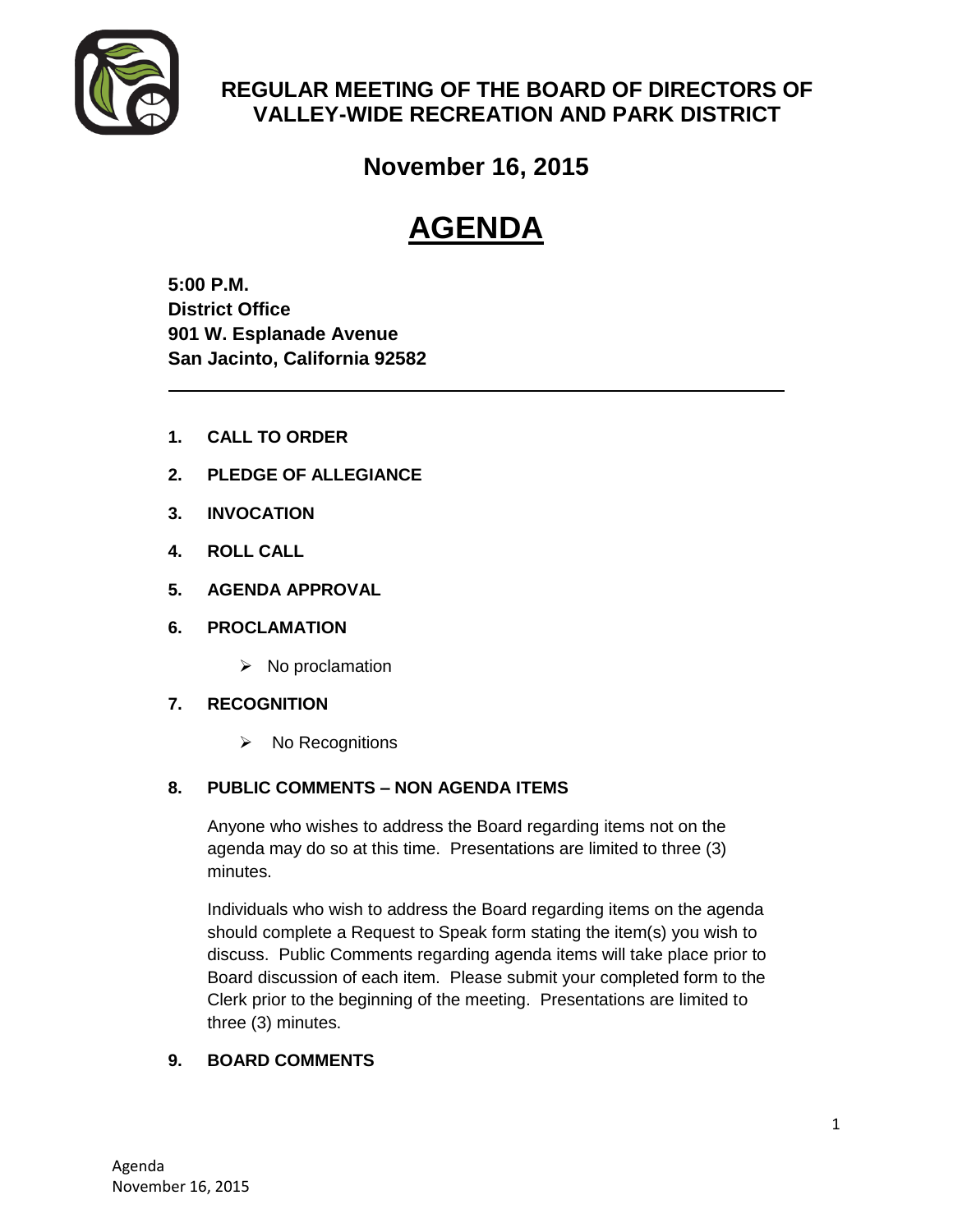**9.1.** Board members wishing to comment may do so at this time.

# **10. VALLEY-WIDE CLEARING ACCOUNTS CHECK LIST FOR OCTOBER 2015: 80789-81127; 2443.**

#### **11. FINANCIAL STATEMENTS FOR OCTOBER 2015.**

#### **12. PRESENTATION**

**12.1.** Presentation by Amanda Thomson, Recreation Coordinator Afterschool Program.

#### **13. CONSENT CALENDAR**

*These items are considered routine in nature and will be approved with one motion.* 

- **13.1.** Approval of Minutes for the Regular Meeting of October 19, 2015.
- **13.2.** Senate Bill 165 French Valley Community Facilities District.

#### **14. PUBLIC HEARING**

- **14.1. No Public Hearing**
- **15. OLD BUSINESS**
	- **15.1. No Old Business**

#### **16. NEW BUSINESS**

# **16.1. Community Facilities District (CFD) Yates Property Zone 8**

 **Resolution 936-15 –** Resolution of the Board of Directors of Valley-Wide Recreation and Park District, declaring its intention to establish a Community Facilities District and authorize the levy of special taxes. Valley-Wide Recreation and Park District French Valley Community Facilities District Zone 8 (Yates Property)

# **16.2. Community Facilities District (CFD) French Valley South Zone 9**

 **Resolution 936-15 –** Resolution of the Board of Directors of Valley-Wide Recreation and Park District, declaring its intention to establish a Community Facilities District and authorize the levy of special taxes. Valley-Wide Recreation and Park District French Valley Community Facilities District Zone 9 (French Valley South)